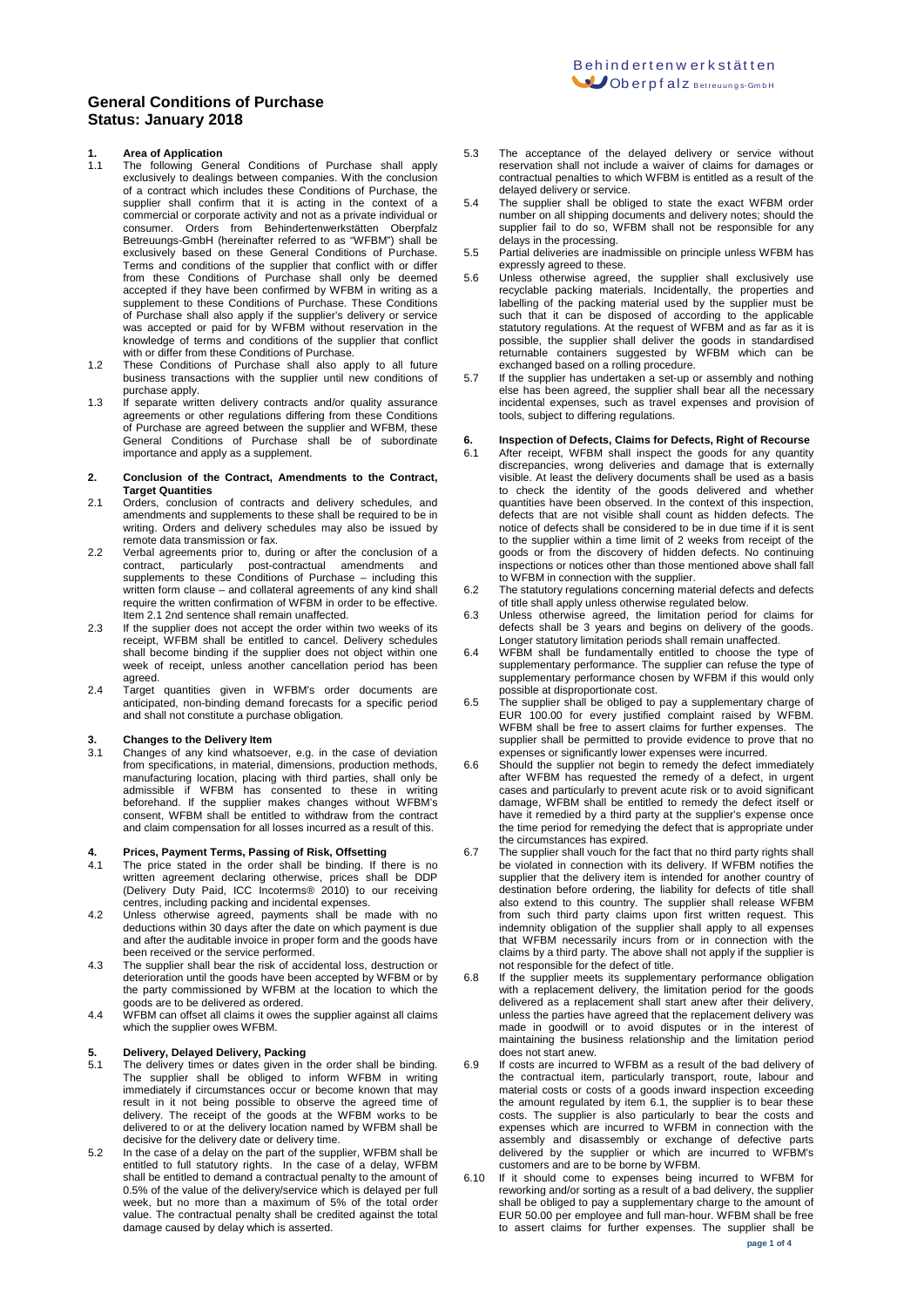permitted to provide evidence to prove that no expenses or significantly lower expenses were incurred.

- 6.11 If it should come to a stoppage in production for more than one day at WFBM as a result of a bad delivery, the supplier shall be obliged to pay lump-sum damages to the amount of EUR 50.00 per employee and full man-hour with regard to the production department affected by the stoppage in production. This shall not apply if the supplier is not responsible for the bad delivery. WFBM shall be free to assert claims for damages due to a continued stoppage in production. The supplier shall be permitted to provide evidence to prove that no damages or significantly lower damages accrued due to a stoppage in production.
- 6.12 If a WFBM product requires a service operation on the end customer's premises as a result of a bad delivery, the supplier shall be obliged to reimburse the operation costs arising from this amounting to a lump sum of EUR 500.00 per customer service operation. WFBM shall be free to assert claims for further operation costs. The supplier shall be permitted to provide evidence to prove that no operation costs or significantly lower operation costs were incurred.
- 6.13 The deliveries must be made in compliance with EU Directive 2011/65/EU (RoHS) on the restriction of the use of certain hazardous substances in electrical and electronic equipment and in compliance with Council Regulation (EC) No. 1907/2006 (REACH).

# **7. Product Liability, Indemnity, Insurance Coverage**

- 7.1 If product liability claims stemming from the supplier's delivery or performance are asserted against WFBM, the supplier shall be obligated to indemnify WFBM from claims for damages of third parties upon its first request to the extent that the cause lies in the supplier's area of control and organisation and the supplier is liable to third parties itself. If the cause of damage lies in the responsibility of the supplier, it shall bear the burden of proof to this extent.
- 7.2 Within the scope of its liability for damages in terms of item 7.1, the supplier shall also be obliged to reimburse any possible expenses pursuant to sections 683 and 670 of the German Civil Code (BGB) and also sections 830, 840 and 426 BGB that result from any product recall carried out by WFBM or that are incurred in relation to any such action. WFBM shall inform the supplier – as far as is possible and reasonable – of content and scope of the product recall measures to be carried out and give it the opportunity to make statements. Other legal claims shall remain unaffected.
- 7.3 The supplier shall maintain product liability insurance coverage of at least €5 million per personal injury/damage to property – as a lump sum – and, at the request of WFBM, provide proof of the existence of such insurance; should WFBM be entitled to further claims for damages, these shall remain unaffected.
- 7.4 The statutory provisions shall apply in addition to the above regulations.

# **8. Documents, Secrecy**

- All business or technical information made accessible by WFBM (including features which may be gathered from any objects, documents or software which may have been delivered, and other knowledge or experience) is to be kept secret from third parties as long as and to the extent that it is not proven to be publicly known, and may only be made available to those persons in the supplier's business who necessarily have to be called in to use it for the purpose of delivery to WFBM and who are likewise sworn to secrecy; it shall remain the exclusive property of WFBM. Such information may not be duplicated or used without the prior written consent of WFBM – with the exception of deliveries to WFBM. At the request of WFBM, all information stemming from WFBM (where applicable including copies or recordings made) and all items loaned are to be returned to WFBM or properly destroyed immediately in their entirety.
- 8.2 Products manufactured according to documents created by WFBM, such as sketches, models and the like, or according to confidential data belonging to WFBM or with tools belonging to WFBM or copied tools may not be used by the supplier itself or offered or delivered to third parties.
- 8.3 In its advertising, the supplier may only refer to its business connections with WFBM if WFBM has declared its written consent to this beforehand.

#### **9. Declaration Concerning the Origin Status of the Goods Delivered**

- 9.1 If necessary, the supplier shall provide WFBM with a supplier's declaration and/or all other documents required by the customs authorities or any other authorities free of charge.
- 9.2 The supplier is to meet all the requirements of the applicable national and international foreign trade legislation. The supplier shall affirm that the delivery items are not subject to any export

limitations, either in countries in the European Union or in third countries, and particularly that the delivery items are not listed in either the export list (Appendix Annex AL on the Ordinance concerning the Enforcement of the German Foreign Trade and Payments Act) (Foreign Trade and Payments Ordinance) or in Annex I and/or Annex IV of Council Regulation (EC) No. Affrica in angulation of the component to superintent (= -,<br>428/2009 (dual-use) or in equivalent lists, regulations or annexes.

9.3 The supplier shall reimburse WFBM for all costs and other damages incurred as a result of an incomplete or false declaration unless the supplier is not responsible for the breach of obligation. In this case, the burden of proof with regard to not having to bear responsibility for the breach of obligation shall rest with the supplier.

#### **10. Quality Assurance, Social Responsibility, Environmental Protection**

- 10.1 To guarantee the quality of its deliveries, the supplier shall develop and maintain a quality management system that at least corresponds to the requirements according to ISO 9001. The supplier shall manufacture and test its products in line with the regulations of thiis quality management system. WFBM shall be entitled to check compliance with the system in the context of a quality audit at the supplier's premises after prior scheduling.
- 10.2 The supplier shall comply with the respective legal regulations with regard to dealing with employees, environmental protection and work safety, particularly the provisions with regard to minimum wage, social and protection regulations for employees, such as working hours and work protection regulations, the tax regulations and those pertaining to social insurance law, and shall work on reducing detrimental effects on humans and the environment in its operations. In this regard, the supplier shall set up and continue to develop a management system in accordance with ISO 14001 and OHSAS 18001 as far as its operations permit. Furthermore, the supplier shall observe the principles of the UN Global Compact initiative. These essentially concern the protection of internationally proclaimed human rights, the right to collective bargaining, the abolition of forced labour and child labour, the elimination of discrimination in respect of employment and occupation, the responsibility for the environment and the prevention of corruption. More information on the UN Global Compact initiative is available at www.unglobalcompact.org.

#### **11. Supplementary Regulations for Contracts for Works and Services**

#### 11.1 **Cooperation**

Unless otherwise agreed, the supplier shall receive from WFBM all information, documents and data in the agreed data format (hereinafter referred to jointly as "information") which WFBM deems necessary for the supplier to perform the services and which are available to WFBM unless they are otherwise accessible to the supplier. If the supplier considers information to be insufficient or unclear, it will inform WFBM of this immediately in text form.

### **11.2 Assignment of Staff**

- 11.2.1 The supplier shall exclusively perform the services which are the subject of the contract using staff who are sufficiently qualified to perform the respective services. The supplier shall ensure that the legal frame conditions concerned with the organisation of working conditions, social insurance and work protection regulations are fully complied with for all staff used. For foreign employees, the supplier shall ensure that any required permits and approvals exist, and provide proof of this at the request of WFBM.
- 11.2.2 If the use of certain employees is agreed for the services which are the subject of the contract to be performed, a replacement of employees by the supplier shall require the prior consent of WFBM, which shall not refuse this unreasonably. In all cases, the new employee assigned must have at least the same qualification as the employee being replaced; item 11.2.1 shall remain unaffected. No additional expense that is incurred to the supplier due to training the new employee shall be borne by WFBM.
- 11.2.3 WFBM is entitled to require the replacement of employees assigned if WFBM has justified doubts as to the suitability and/or competence of the employees assigned to perform the service owed and/or as to the personal reliability of the employees assigned.

#### **11.3 Remuneration**

- 11.3.1 If a fixed price has been agreed, this shall cover all of the supplier's services, expenses and costs unless expressly agreed otherwise.
- 11.3.2 If remuneration has been agreed on a time and material basis, the remuneration shall be paid based on an hourly rate. Time outlay, which is calculated by hourly rate, is to be recorded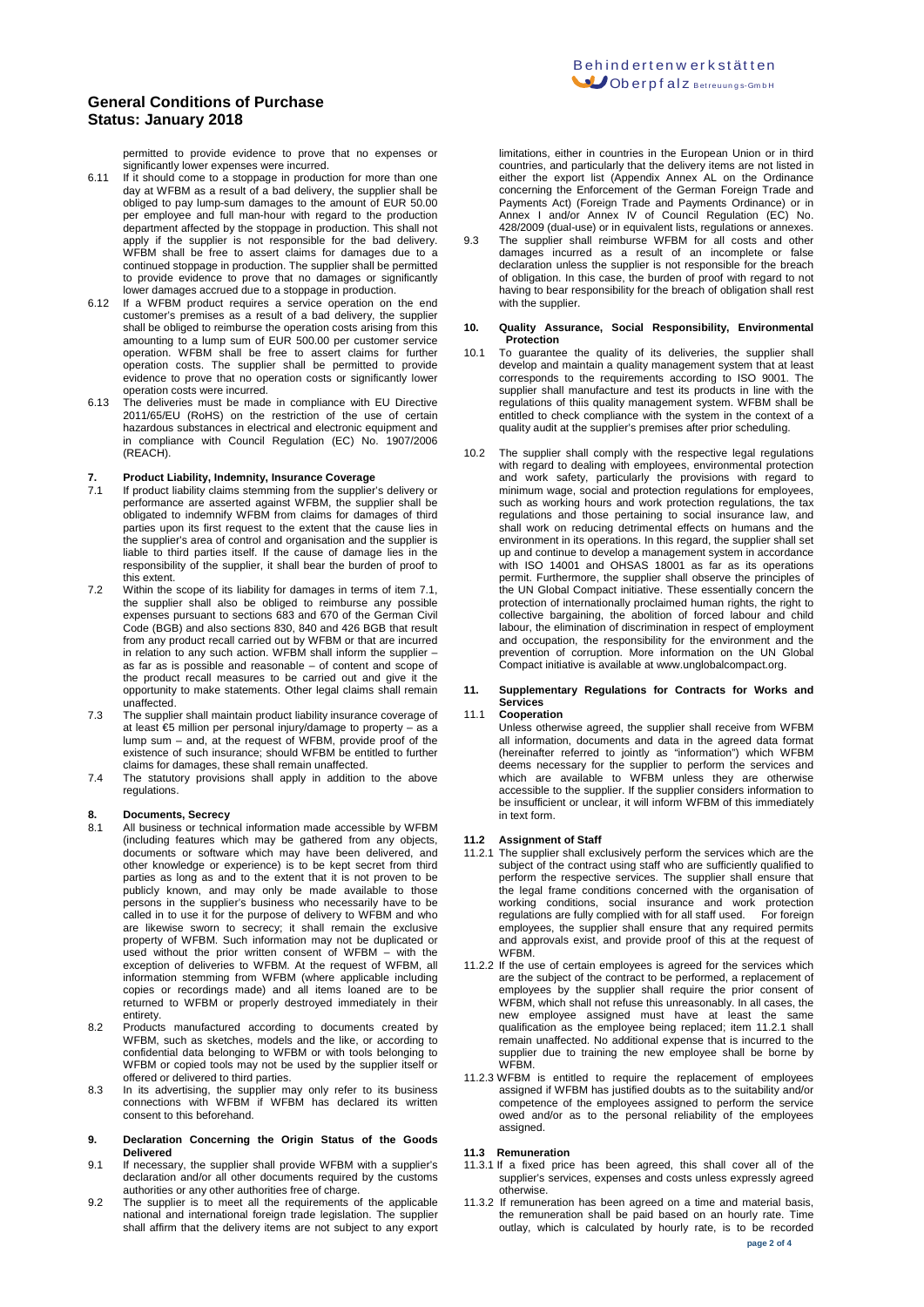precisely on at least a half-hourly basis and billed by presenting a comprehensible performance record unless otherwise agreed. The agreed remuneration shall compensate for all of the supplier's other costs and expenses in their entirety.

- 11.3.3 If outlay should be billed based on a daily rate, it shall be considered agreed that one working day comprises at least eight (8) hours. If the working hours should be fewer than eight hours, each hour accumulated shall be billed as 1/8 of the daily rate. Item 11.3.2 3rd sentence shall apply accordingly.
- 11.3.4 Travel time shall only be remunerated as working hours to the extent that it is necessary to perform the service.
- 11.3.5 The supplier shall have no entitlement to additional remuneration for any work performed in the evening or at night or for work on Saturdays, Sundays or public holidays unless the performance of work on Saturdays, Sundays or public holidays and the additional remuneration resulting from this is expressly agreed with WFBM beforehand in each case.
- 11.3.6 Unless otherwise agreed, the supplier shall only be reimbursed for costs of travel and accommodation if employees of the supplier make journeys for the purpose of completing the order and WFBM has issued its prior consent in text form that it will assume the corresponding costs. The cheapest and most suitable means of transport is to be chosen considering the time necessity.
- 11.3.7 Any other costs and expenses incurred to the supplier shall only be refunded if and to the extent that they were agreed in advance and correspond to the agreed requirements concerning their cost-effectiveness. Costs and expenses are to be billed with no additional charge. Copies of the receipts for the costs and expenses incurred are to be provided with the bill. WFBM may require the original receipts to be provided at any time.
- 11.3.8 The supplier shall charge for all services in due form and in compliance with the applicable fiscal regulations plus any applicable VAT to the statutory amount.

## **11.4 Subcontracting of Third Parties**

- 11.4.1 Unless otherwise agreed, the supplier shall only be entitled to commission subcontractors to perform services for WFBM with the prior consent of WFBM. The consent is to be given in writing or in text form.
- 11.4.2 If the supplier uses third parties to perform services, the supplier shall be responsible for the services of the third party and for its own services. The supplier shall be liable for the fault of the third party and for its own fault.
- 11.4.3 The supplier shall ensure that in the case of the (permitted) subcontracting it refers to the services of the third party in its own name and for its own account and that a contract is only concluded between the supplier and the third party. The supplier shall not be entitled to represent WFBM or to conclude contracts in the name of WFBM.
- 11.4.4 The supplier shall not be entitled to charge a supplementary fee (handling fee or similar) for external labour. The Supplier shall pledge that it shall not have services, payments or other noncash advantages which are connected to the issuing of the subcontract (particularly including cash discounts or rebates in kind, bonus payments, kickbacks) promised or granted to either itself or others by the third party or by companies or persons associated with the third party either directly or indirectly. In the case of a breach of this obligation, WFBM shall be entitled to terminate the contract without notice and shall be entitled to the surrender of the advantages received by the supplier in money form. Further claims for compensation on the part of WFBM shall remain unaffected.

- **11.5 Rights of Use** 11.5.1 The results of the services (hereinafter referred to as "results") shall become the property of WFBM on their construction and also in their respective stage of processing. The supplier shall store the results for WFBM until their delivery. WFBM shall have the exclusive, transferable, sub-licensable and worldwide right, unrestricted in terms of content or time, to use in any way, duplicate, change and – including in a form processed by WFBM – make publicly accessible, publish or turn to account the results itself or through third parties. Stringent statutory provisions shall remain unaffected.
- 11.5.2 If WFBM and/or a third party which is in a contractual relationship with WFBM requires industrial property rights from the supplier which were developed or acquired before or in the context of the performance of the services (including copyrights and know-how) in order to be able to use the results, the supplier shall hereby grant WFBM a non-exclusive, transferable, unrestricted, worldwide right of use of the background industrial property rights for an unlimited period which also covers the right of sublicensing. This right of use shall also apply for companies affiliated with WFBM and for those commissioned by WFBM and the companies affiliated with them.
- 11.5.3 If the results contain inventions or thoughts that are capable of being protected, WFBM shall be entitled to then apply for industrial property rights in any country at its free discretion and in its own name, to maintain these or also to abandon these at any time. If necessary, the supplier shall support WFBM in the application; the supplier shall refrain from anything which could hinder WFBM from applying for or utilising the rights efficiently. Any industrial property rights arising as a result of such applications shall belong to WFBM.
- 11.5.4 The supplier shall waive being named as the originator with regard to the results unless otherwise agreed in the specific case.
- 11.5.5 The supplier shall ensure that the inventions or thoughts which developed in the context of the services being performed are transferred to WFBM at no cost to WFBM.
- 11.5.6 The granting of the rights according to item 11.5 of this document shall be settled on payment of the remuneration agreed for the services in question.
- 11.5.7 The results shall be subject to secrecy according to item 8.

#### **11.6 Delivery and Acceptance of Services**

As far as acceptance of the services is provided for by statute or by contract, the supplier shall provide WFBM with the service for acceptance at the agreed time or in sufficient time before the designated acceptance date. WFBM shall declare acceptance in writing or in text form provided that the respective service meets the agreed requirements. If the acceptance of partial services has been agreed in a specific case, the total contractual service shall not be considered accepted until the last partial service performed by the supplier has been accepted, unless something else has been expressly agreed between the parties.

### **11.7 Rights in the Case of Poor Work Performance**

In the case of poor work performance, WFBM shall be entitled to the statutory rights unless otherwise agreed in this contract or in the individual contract agreements.

#### **11.8 Conduct on Works Premises at WFBM**

The supplier is to ensure that staff it has assigned to activities on the works premises at WFBM comply with all of WFBM's instructions, particularly with regard to maintaining order, safety and fire safety, submit to the usual checking procedures and otherwise observe all relevant statutory provisions, particularly with regard to occupational health and safety and environmental protection. If several of the supplier's employees are working on works premises to perform the services, the supplier is to give WFBM the name of one person as a contact who has the authority to instruct and supervise; WFBM is to be notified of any change. The "Works Regulations for External Companies and Suppliers" shall apply in addition.

#### 11.9 **IT Security, Data Protection**

- 11.9.1 The supplier shall take suitable measures to secure data and protect its IT systems against programs containing damaging functions (viruses) and access by unauthorised third parties in order to adequately protect information received from WFBM and the results created for WFBM against loss, change, disclosure or access by unauthorised third parties. The supplier shall inform WFBM immediately if there are indications of attempted or successful unauthorised access by third parties and it shall support WFBM to an appropriate extent in the measures necessary to clear up and ward off access.
- 11.9.2 If the supplier performs services on the works premises at WFBM or has access to any of WFBM's IT systems, the data protection agreement signed in this respect shall apply in addition.
- 11.9.3 If the supplier receives access to personal data when performing services, the supplier shall observe the statutory provisions regarding data protection and enable WFBM to obtain information about the compliance with these provisions. The supplier shall place its employees and freelancers under written obligation in this regard.

#### **11.10 Termination**

- 11.10.1 WFBM can terminate the order at any time in part or in its entirety without giving reasons. In the case of such a termination, WFBM shall pay remuneration for services which are verified to have been performed before the termination took effect to the amount of the corresponding share of the total remuneration agreed and any costs which may be incurred in excess of this which are verified to have resulted directly from the order. In all cases, however, the amount of the payment claim shall be restricted to the total remuneration agreed. The supplier shall not be entitled to any claims for performance or damages exceeding this on the occasion of such a termination.<br>11.10.2 If WFBM should exercise a right of te
- If WFBM should exercise a right of termination to which it is entitled by contract or by law due to a breach of contract by the